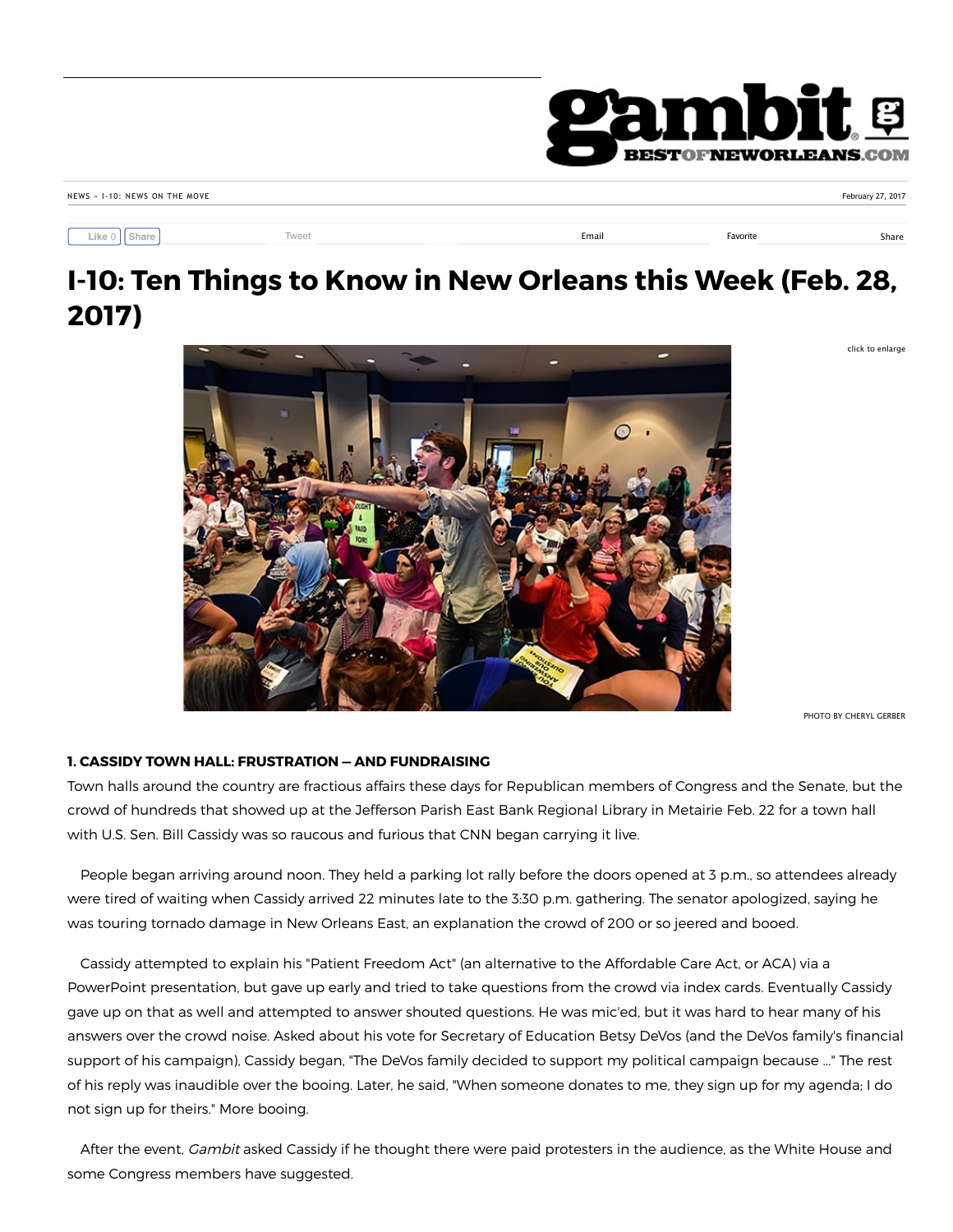"No, no," the senator said. "I assume they're Americans who care about our country, who feel differently about Trump than most folks in Louisiana do. But they're coming out with their constitutionally protected right to assemble and speak. And isn't that a good thing!"

 A day later, Cassidy used the raucous gathering as the basis for a fundraising letter he emailed to potential donors. "Yesterday, at one of my town halls, some audience members resorted to shouting and jeering without taking the time to even hear my proposals," he wrote. "I'll listen to every Louisianan because I work for every citizen of our state, not just the ones who voted for me. But I won't sit idly by either while liberal groups intentionally disrupt the work conservatives across the country were elected to do."

 Cassidy's email contained several links to his campaign fundraising Web site, but no links to his "proposals" for replacing the ACA. For example, his appeal states, "The media and folks on the left claim Republicans don't have any solutions. That's simply not true — and we need help getting that message out." The back end of that sentence was a link to Cassidy's fundraising site, not to his health care plan. It asked for "\$25, \$50 or whatever you can afford."

# **2. Quote of the week**

"I want to give New Orleans a standing ovation for taking over All-Star 2017 on short notice and doing what they always do: throwing a monster party as only New Orleans can. All-Star weekend can gobble up most cities and leave the locals a little dazed and confused after it's over. But not New Orleans. The city, the Pelicans and Anthony Davis (MVP and now teammate of DeMarcus Cousins) won the weekend. If the Cousins trade produces the desired results, I'll remember this as the weekend New Orleans rose from the lottery ashes." — Sekou Smith of NBA.com

# **3. Rental registry vote deferred again**

The New Orleans City Council has delayed a vote, again, on a rental registry and inspection program. At-Large Councilman Jason Williams and District B Councilwoman LaToya Cantrell sponsored the measure to require most private residential landlords to register their properties with the city and subject them to inspections that must meet a checklist of health and safety requirements. The City Council deferred voting on the measure last month, and on Feb. 23 the council deferred the measure again to March 9.

 Under the current draft of the ordinance, registration opens Jan. 1, 2018. Property owners will have to pay a \$60 registration fee, then \$40 for annual renewals. Landlords also will have to pay the costs of inspection.

 Cantrell and Williams will "continue to work on the legislation with their fellow Council members and with New Orleans citizens to ensure the best ordinance going forward," according to the City Council's agenda announcement.

# **4. Warrant clinic to be held March 11**

New Orleans civil rights organization Stand with Dignity hosts a warrant clinic March 11, allowing people with warrants for traffic and municipal court or outstanding fines and fees to clear their records without fear of arrest. Chief Municipal Judge Desiree Charbonnet is the coordinator. The clinic is supported by VOTE, Women with a Vision and the Loyola University New Orleans College of Law's Gillis Long Poverty Law Center. The clinic begins at noon Saturday, March 11 at Corpus Christi Church (2022 St. Bernard Ave.).

 The Justice and Accountability Center of Louisiana also hosts its monthly expungement hour at the Orleans Public Defenders office (2601 Tulane Ave., Suite 700) at 2 p.m. Wednesday, March 8.

#### **5. Brossett's bike rules to go before Council**

Five ordinances expanding rules and protections for bicyclists will head to the New Orleans City Council. District D City Councilman Jared Brossett, who created the Council's Pedestrian and Bicycle Safety Advisory Committee, authored the rules, which were approved by the Council's Transportation Committee Feb. 22.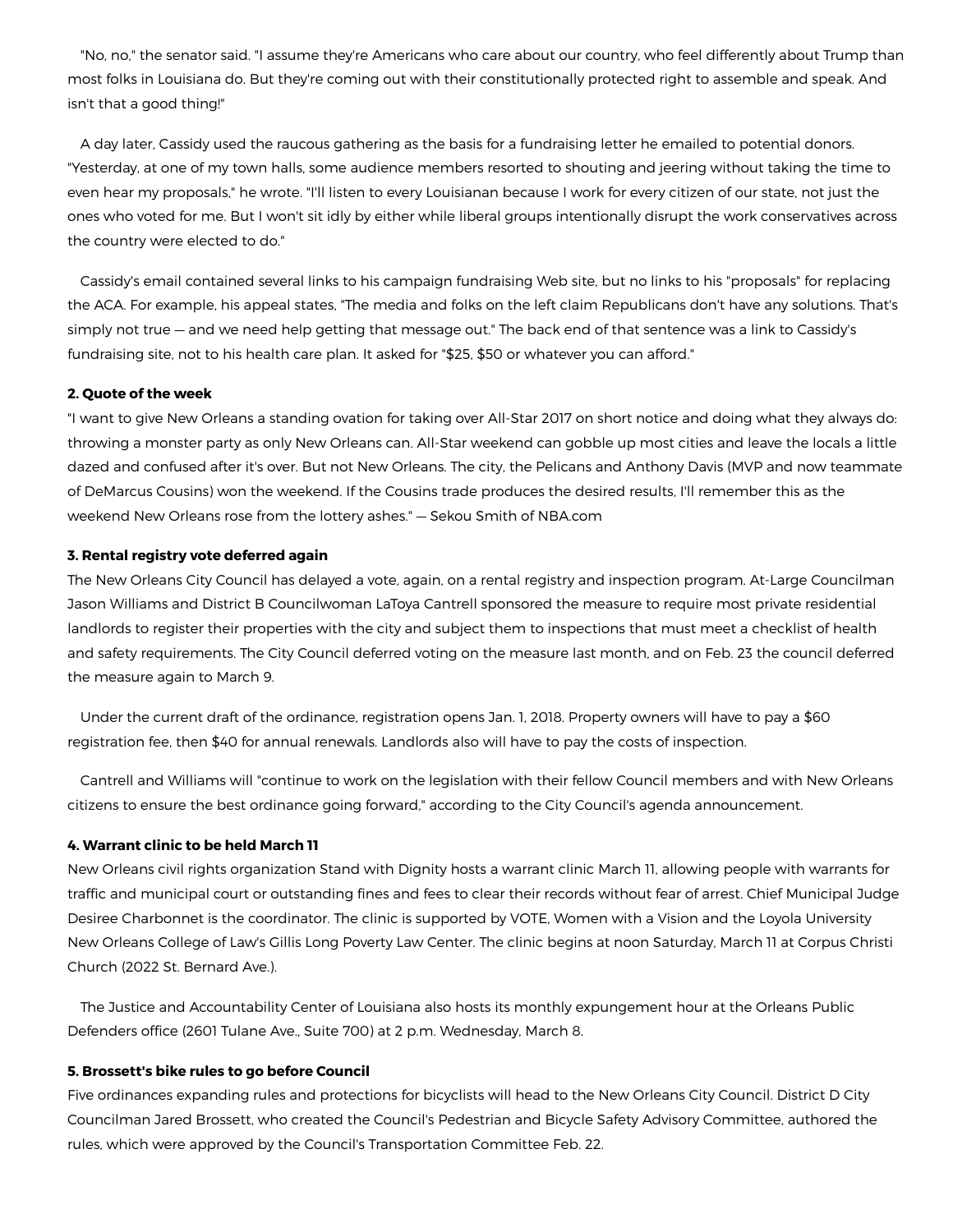The measures align with state laws, like banning cars from bike lanes and requiring cars to stop at pedestrian crossings that have flashing yellow lights. Bicyclists also must yield to pedestrians and use their left and right hands to signal a turn.

 New Orleans Regional Planning Commission's Dan Jatres says there aren't clear state or local rules for skateboarders using bike lanes. He says the advisory committee is likely to look into that.

#### **6. 'Smart mix' for low-income housing?**

New apartment buildings in New Orleans could be required to set aside 12 percent of their units for low-income residents. The New Orleans City Council will consider a "smart housing mix" report from the New Orleans City Planning Commission that determined mandatory inclu- sionary zoning rules for By- water, Marigny, Lakeview and Uptown neighborhoods. Under the rules, buildings with 10 or more units would be required to save at least 12 percent of their units for people who earn \$23,400 or less. Those units would be offered at a reduced rent.

 The City Council will con- sider the report and decide whether to ask the CPC to draft recommen- ded changes to the Comprehensive Zoning Ordinance, the citywide rulebook for all zoning and construction matters.

# **7. Jim Gaffigan, Louie Anderson coming to town — on the same night**

New Orleans has gained stature as a comedy town in recent years, but having two nationally known comedians playing at major theaters at the same time? That will be the case April 21, when Louie Anderson and Jim Gaffigan perform in New Orleans on different stages. Anderson will be at the Joy Theater, while Gaffigan is at the Saenger Theatre. Tickets to both shows went on sale Friday, Feb. 24.

 Anderson recently was awarded a Primetime Emmy for Outstanding Supporting Actor in a Comedy Series for his performance as Christine Baskets (mother of Chip and Dale, twins played by Zach Galifianakis) on the FX series Baskets. Its second season premiered last month.

Gaffigan starred in The Jim Gaffigan Show on TV Land for two years. His "Noble Ape" tour follows his latest hourlong stand-up special, Cinco, which debuted on Netflix last month.

#### **8. Tulane to hold discussion on Beyonce's Lemonade**

In conjunction with International Women's Day, Tulane University's Gender and Sexuality Studies Program hosts a roundtable discussion on Beyonce's New Orleans-centric visual album Lemonade and its exploration of race and gender in the South.

 On the panel are Regina Bradley, a Harvard University Nasir Jones Hiphop Fellow and African-American literature professor at Armstrong State University; New Orleans filmmaker and Loyola University New Orleans professor Garrett Bradley; Mardi Gras Indian Queen Sula Janet Evans; and Tulane professor Nghana Lewis.

 The New Orleans Center for the Gulf South and Newcomb College Institute also support the event, held at Tulane's Rogers Memorial Chapel at 6 p.m. Wednesday, March 8.

#### **9. Nix branch to reopen March 6**

The Nix branch of the New Orleans Public Library, in the Carrollton neighborhood, will reopen March 6 after four months of renovations that included a new floor plan, paint, additional public computers and general infrastructure repair. Nix also will have new landscaping and lighting when it reopens.

 Hours will remain the same. The library opens at 10 a.m. Monday-Saturday and closes at 8 p.m. Monday-Thursday and 5 p.m. Friday-Saturday.

#### **10. JCC receives bomb threat**

A bomb threat called into the Jewish Community Center (JCC) on St. Charles Avenue Feb. 23 was among more than 60